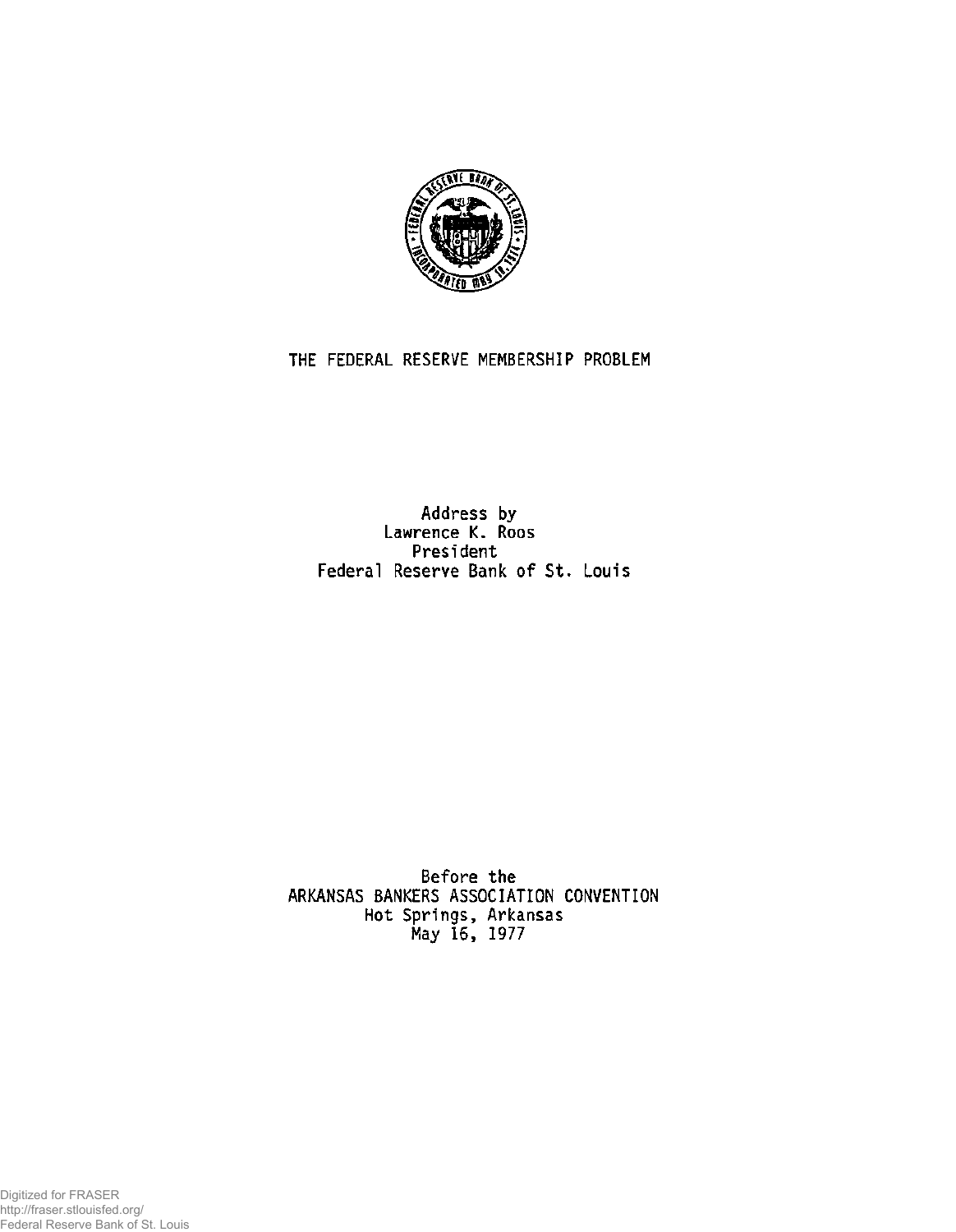**Coming to Hot Springs is always a pleasure. This is one of America's most beautiful resort cities and, certainly, one of the most beautiful parts of the Eighth Federal Reserve District.** 

**For me , personally, being here today is a special pleasure because this occasion offers an opportunity to meet and talk with so many of our good friends in the banking industry.** 

*As* **a representative of the Federal Reserve System, I wanted to be particularly careful to choose a subject that would be of interest to each of you, whether your bank happens to be a member of the Fed or whether it is a non-member. After giving the matter some thought, it occurred to me that one current topic that should be of interest to all bankers is the subject of Fed membership, sometimes referred to as the Federal Reserve membership problem.** 

**From the perspective of you who are associated with member banks, the importance of finding an early solution to the membership problem is obvious. Membership is an issue that affects member banks<sup>1</sup>** earnings and, after all, for most of you the "bottom line" is of more than **passing importance. I'm sure that more than a few of you Fed members -and your boards of directors are currently struggling with the question of whether your bank<sup>f</sup> s best interests are best served by continuing your membership in the Federal Reserve System.**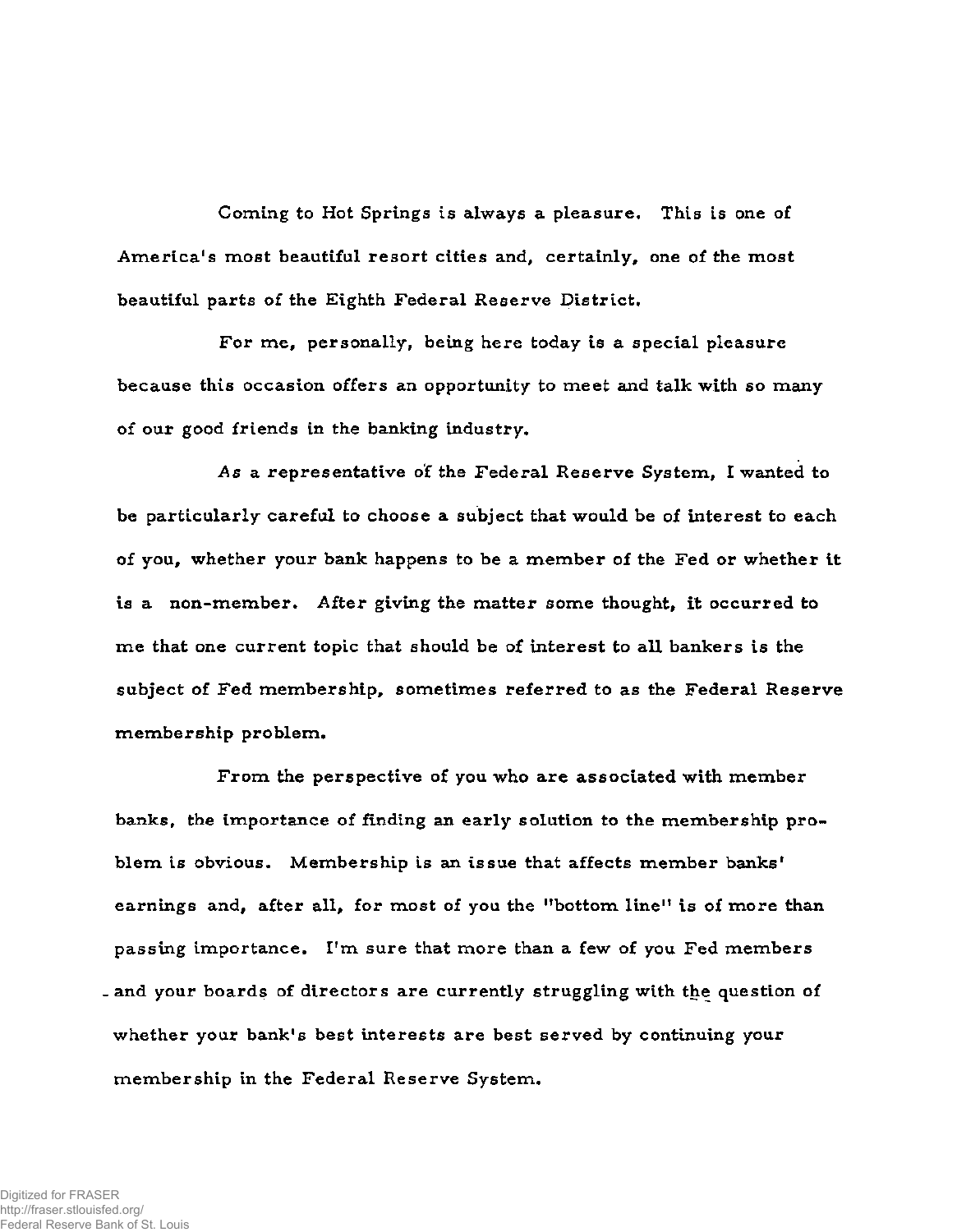**Indeed, this is not a decision to be taken lightly. For most member banks, to leave the System would mean departing from a relationship of long standing, a tradition that, perhaps, dates from the bank's founding. More important, leaving the System would mean giving up access to the discount window, losing the benefits of seasonal borrowings and giving up many other service s provided by the Federal Reserve which are of value to you.** 

**For non-member banks, the membership question should be of importance also because the ultimate resolution of the problem, whatever it may be, is certain to have a major impact on the future of our overall financial system, and the prosperity of all banks is dependent upon the perpetuation of a strong national economy.** 

**Members and non-members alike share an interest in the continued ability of the Federal Reserve System to conduct monetary policy in an independent manner geared to the best interests of a free economy. Should membership in the System continue to erode, the capacity of the Federal Reserve to retain the independence necessary to perform its functions would almost certainly be lessened.** 

**Just how sever e has the decline in Federal Reserve membership been? In 1945, almost half the banks in the country were members of the Federal Reserve System. At the end of last year, only 39% of the country's banks were members. In 1945, member banks held 86% of all domestic deposits. At the end of last year they held only 74%.** 

**- 2 -**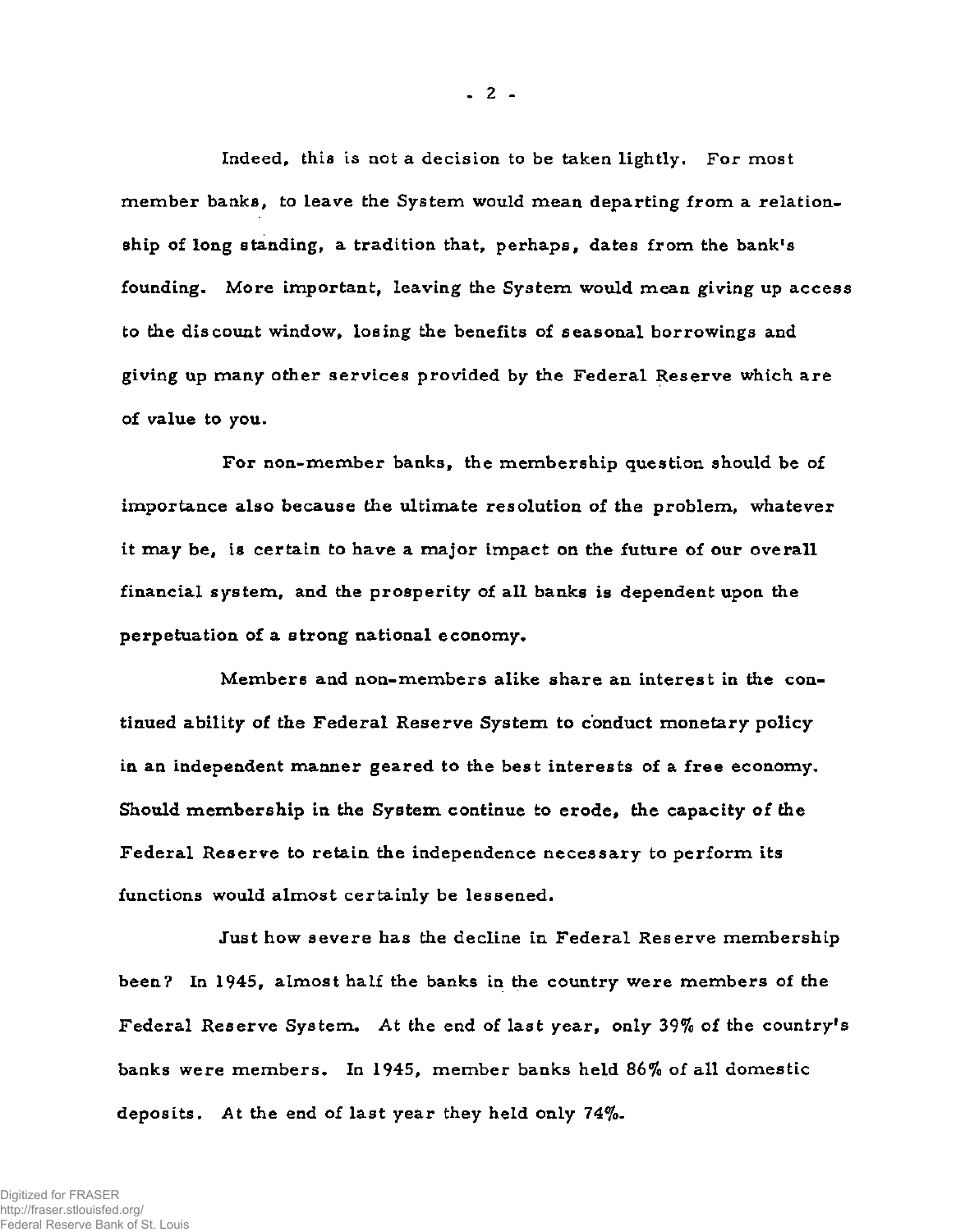**Furthermore, the rate of decline has accelerated in the past few**  years. Since 1973, banks have been withdrawing from the System at a rate **of almost one a week. All of which underscores the severity of the problem and the urgency of finding an early solution.** 

**What has caused member banks to withdraw from the System? It is obvious that the principal factor is the relative cost of membership as compared with non-membership. That cost, simply stated, is the cost of maintaining non-earning assets as required by the Federal Reserve.**  Although non-members must maintain some manner of reserves for purposes **of liquidity, they can frequently do so at a lesse r cost than incurred with**  Fed membership. The problem is very much a pocketbook issue. As such, **any solution, to be meaningful, must be designed to reduce the cost differential that has caused the problem.** 

**A number of solutions have been suggested.** 

**One approach would be to eliminate the differential between the costs of membership and non-membership by requiring all financial**  institutions that directly or indirectly use Federal Reserve services to hold **reserve s with the Fed.** 

**Another suggested solution would be for the Federal Reserve to expand services to give member banks more for their money.** 

**A third possibility would be to lower member bank reserve requirements.** 

**- 3 -**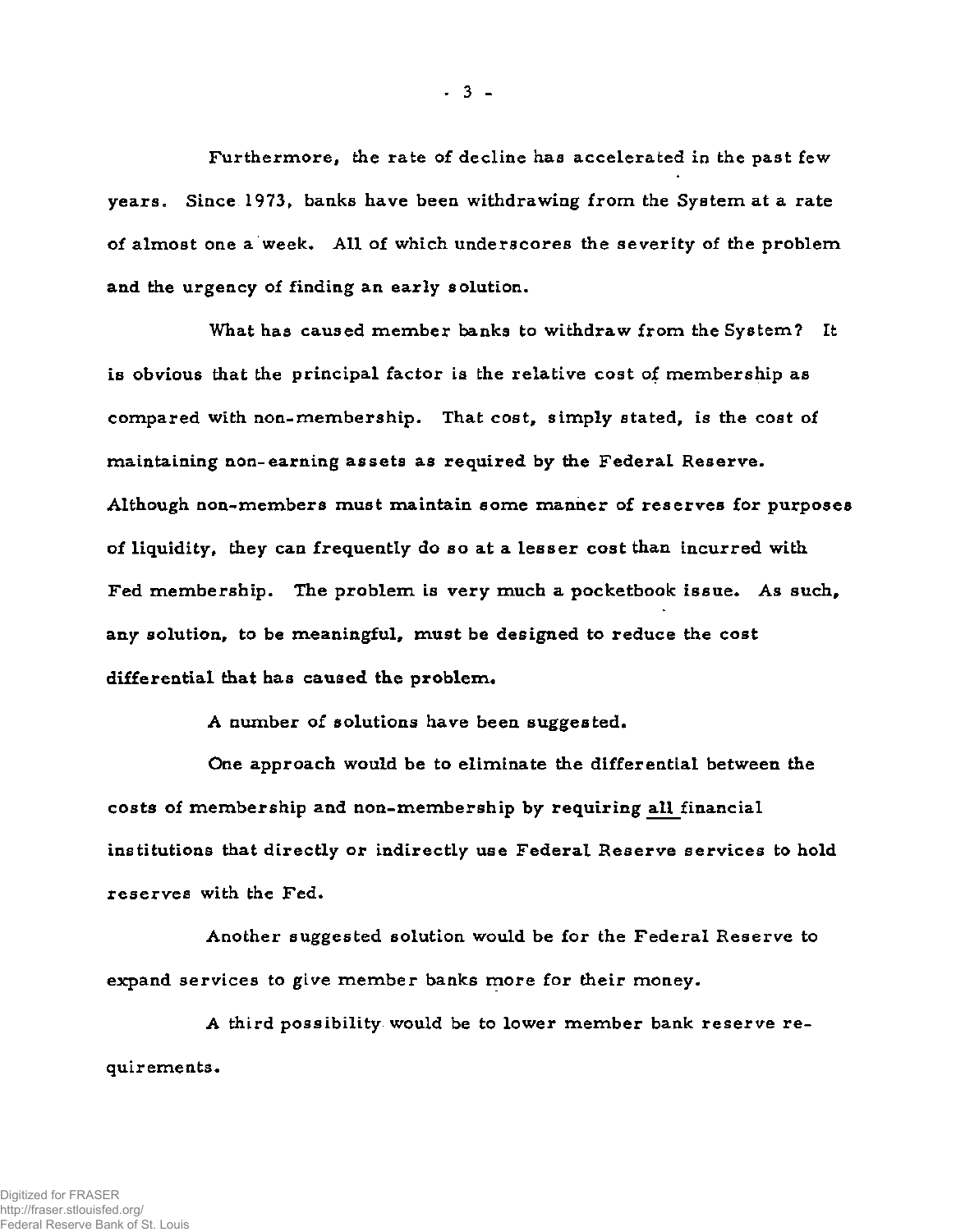**Still, another solution would be to lower the cost of membership by allowing members to earn a return on their required reserves.** 

**The first of these approaches, that is, to require all banks to maintain reserve s with the Fed, has been suggested in the past. In fact, in 1974, the Board of Governors of the Federal Reserve System sent to Congress draft legislation to apply reserve requirements set by the Federal Reserve to demand deposits and negotiable orders of withdrawal at all financial institutions.** 

**That bill never got out of committee.** 

**The extension of reserve requirements to all financial institutions would almost certainly face widespread opposition. Financial institutions not presently subject to Fed reserve requirements would almost certainly oppose the proposal. Such opposition has been successful in blocking legislative authorization for universal reserve requirements in the past; there is little reason to believe that such proposals would fare better today.** 

**The second possible approach I mentioned is for the Fed to offer member banks more in terms of expanded services.** 

**A study by our research staff at the Federal Reserve Bank of St. Louis indicates that smaller member banks which maintain reserve s at the Fed use the services of correspondent banks almost as extensively as**  smaller non-member banks. This means that many Fed members do not **take advantage of the full scope of service s offered by the Fed. And, of course, certain services available at larger correspondent banks are not** 

**- 4 -**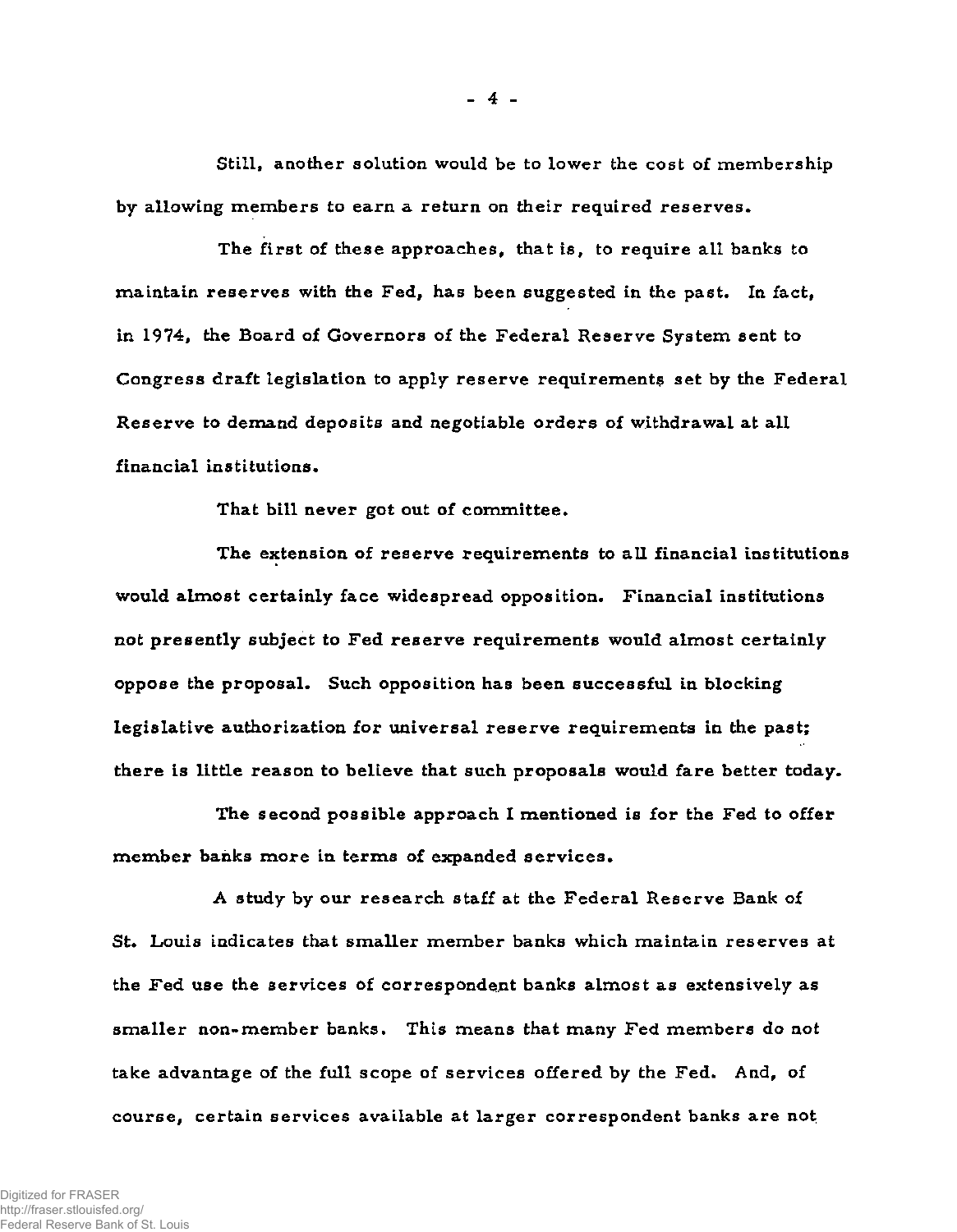**offered by the Federal Reserve, It is conceivable that something could be done to encourage smaller member banks to use Federal Reserve services more extensively in order to receive more for the cost of membership. However, our research staff has concluded that without completely changing the nature of the central bank and without seriously altering the established pattern of correspondent bank relationships, the Fed cannot expand its service s enough nor attract enough additional use of its service s to make any significant change in the current balance between membership costs and benefits.** 

**The alternative of lowering reserve requirements is an interesting one. It would enable member banks to gain maximum flexibility in converting reserve s into earning assets. It would be among the least expensive options available to the Federal Reserve in that Fed earnings would drop only to the extent that the Open Market sold securities to offset the reductions in reserve requirements.** 

**This proposed solution, however, has several significant disadvantages. It could create serious problems for monetary policy and could not be fully implemented without enabling legislation. More importantly, it would provide little relief for smaller banks for which reserve requirements are presently at or near the statutory minimums. Moreover, if the Fed were to rely on this avenue for solving the membership problem, it could be difficult to raise reserve requirements should future economic and financial conditions warrant. For these reasons, this alternative probably should not**  be given serious consideration.

**- 5 -**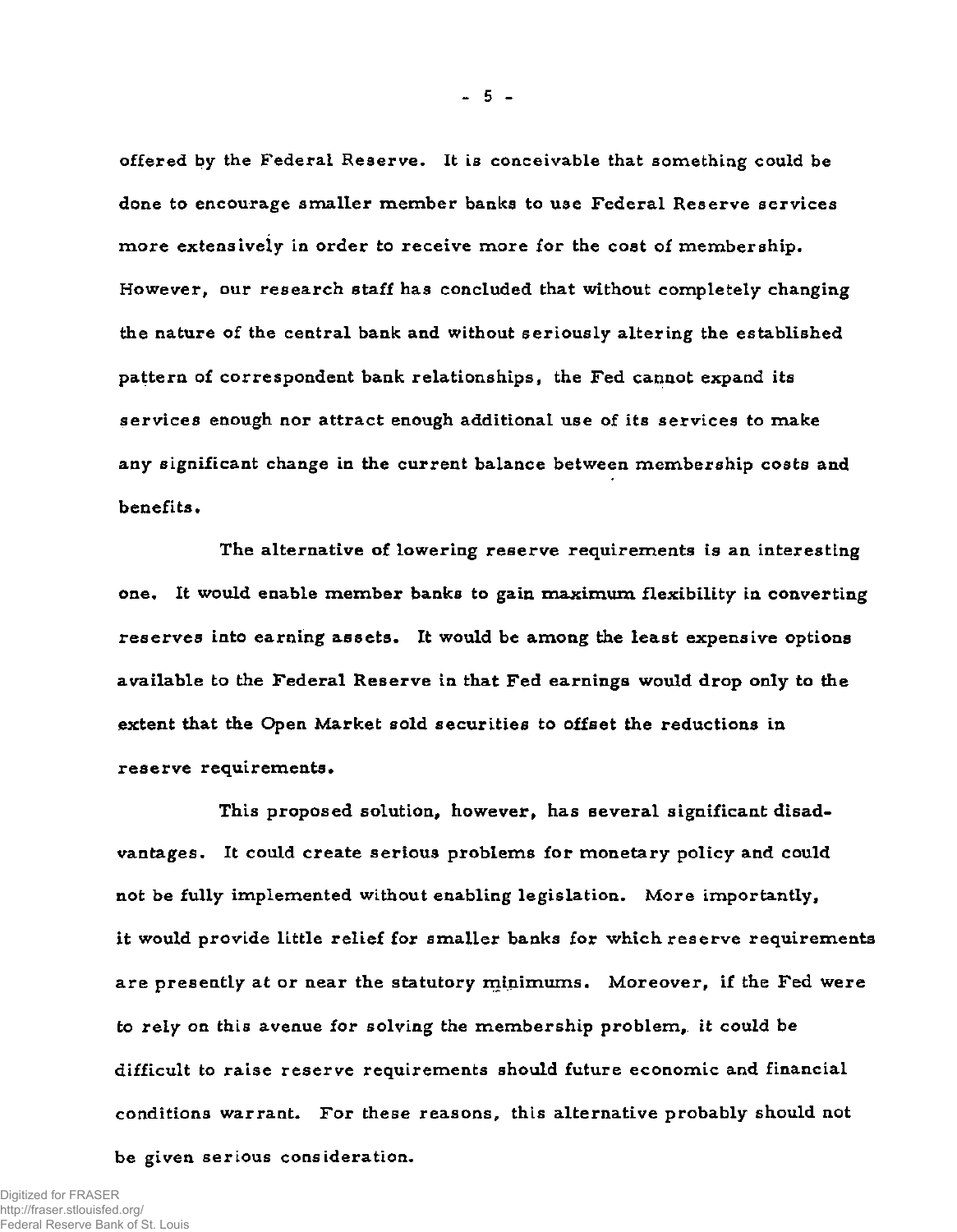**Which leaves us with the fourth possible approach to the problem: authorizing earnings on required reserves.** 

**Several methods for accomplishing this have been suggested. Some students of the membership problem have proposed authorizing the Fed to pay direct interest on required reserves. Others have proposed granting members permission to hold their reserves, or some part of their reserves, in interest-bearing government securities. Still others have suggested various schemes for granting members borrowing privileges at artifically low interest rates, thus providing them with an opportunity for earnings through reinvestment of such borrowings.** 

**All of these proposals have one thing in common; they would have**  the effect of increasing income to member banks. This, unfortunately, **raise s political as well as economic problems.** 

Payment of interest on member bank reserves would require **legislation by Congress in the form of an amendment to the Federal Reserve Act. Political opposition to any such proposal could be expected from a variety of sources for a variety of reasons.** 

**Correspondent banks, for instance, might view payment of interest on reserve s as an inducement for small banks to seek Fed membership, thereby reducing their demand for correspondent services. Actually there are few grounds for such concern on the part of large correspondent banks for, as I mentioned a moment ago, studies show that smaller member banks**  presently use the services of commercial correspondents to almost the same

**- 6 -**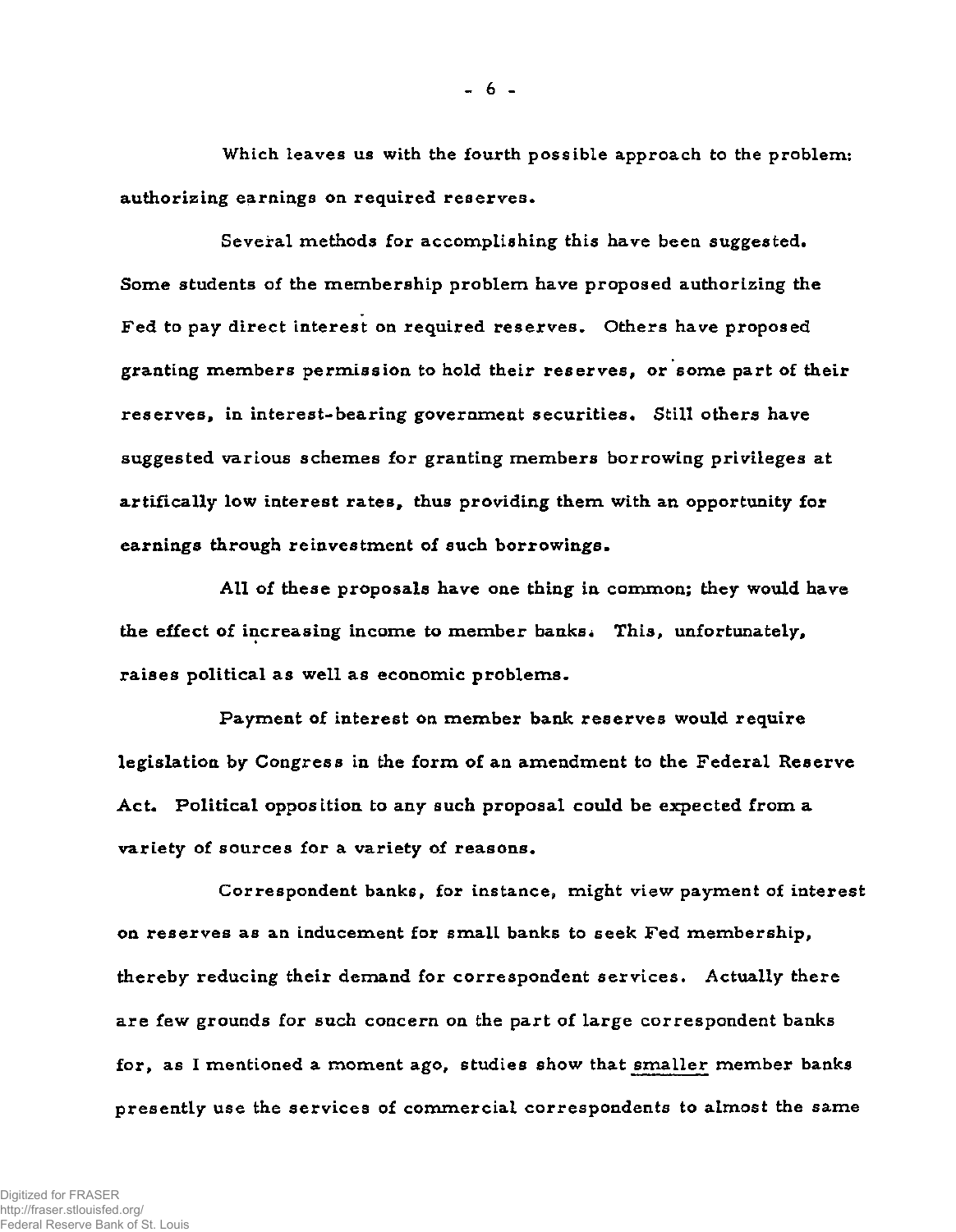**extent as small non-member banks. So, even if payment of interest on required reserve s were to attract more small non-member banks into the Federal Reserve System, correspondent banks probably would not find the market for their services much reduced.** 

Further opposition to interest on reserves could be expected from **non-member banks which would probably view such action as a loss of the competitive advantage they now enjoy.** 

**But the primary cause for opposition would undoubtedly arise from the fact that payment of interest on reserve s would have the effect of reducing the amount of funds presently being returned by the Federal Reserve System to the U. S. Treasury.** 

**In 1976, member bank reserve s averaged about \$34 billion. At an interest rate of 4. 5%, interest on those reserves, if it had been paid, would have amounted to approximately \$1.5 billion. Thus, Federal Reserve earnings, which presently amount to upwards of \$6 billion annually, would have been reduced by \$1. 5 billion. And, since the Federal Reserve transfers all its "profits" to the Treasury, Treasury revenues from the Fed could be expected to decrease with payment of interest on reserves.** 

**Of course, Treasury revenues wouldn't decreas e by the full \$1. 5 billion because member banks would return a portion of that sum to the Treasury in the form of taxes. But, still, they would be reduced substantially.** 

**The fact that funds currently going to the Treasury would increase earnings of commercial banks would almost certainly spark opposition from** 

**- 7 -**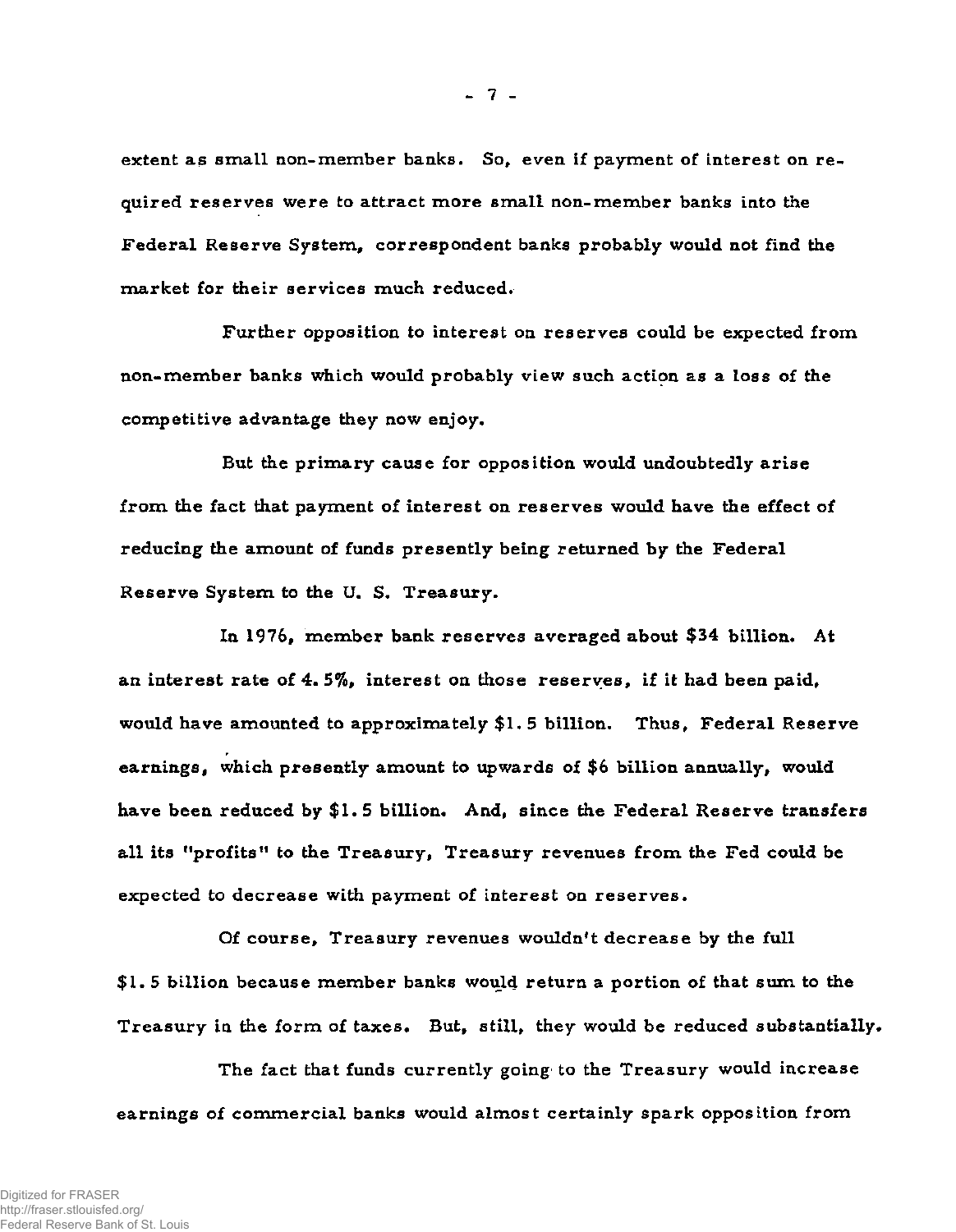**some members of Congress and certain segments of the general public who are frequently suspicious of anything which increases bank profits. And the effect of opposition from these sources cannot be minimized.** 

**Thus, any solution to the membership problem involves immense inherent complications. And, lest you have not already become totally discouraged,let me point out still further factors complicating the solution of the membership problem.** 

**As you know, thrift institutions in several northeastern states have been authorized to offer their customers interest-bearing accounts that do not substantially differ from checking accounts. Negotiable orders of withdrawal, or NOW accounts, as they are commonly called, seem destined to spread nationwide.** 

**The extension of NOW accounts could further exacerbate the membership question, for member banks, when subjected to the increased cost of paying interest on NOW accounts, would be even more resistant to bearing the cost of Fed membership. It can safely be assumed that, unless a way is found to reduce the cost of Fed membership prior to, or simultaneous with the extension of NOW account authority, the erosion of Fed membership will continue at an accelerated pace.** 

**Which brings us to still another complication: the issue of access**  to Fed services by non-member financial institutions.

**While thrift institutions are threatening to compete nationwide with commercial banks for checking account business, thrifts and other nonmember s are also pushing for access to Federal Reserve service s without**  Digitized for FRASER **having to bear the costs of membership.** Concurrently, the Department of

http://fraser.stlouisfed.org/ Federal Reserve Bank of St. Louis **- 8 -**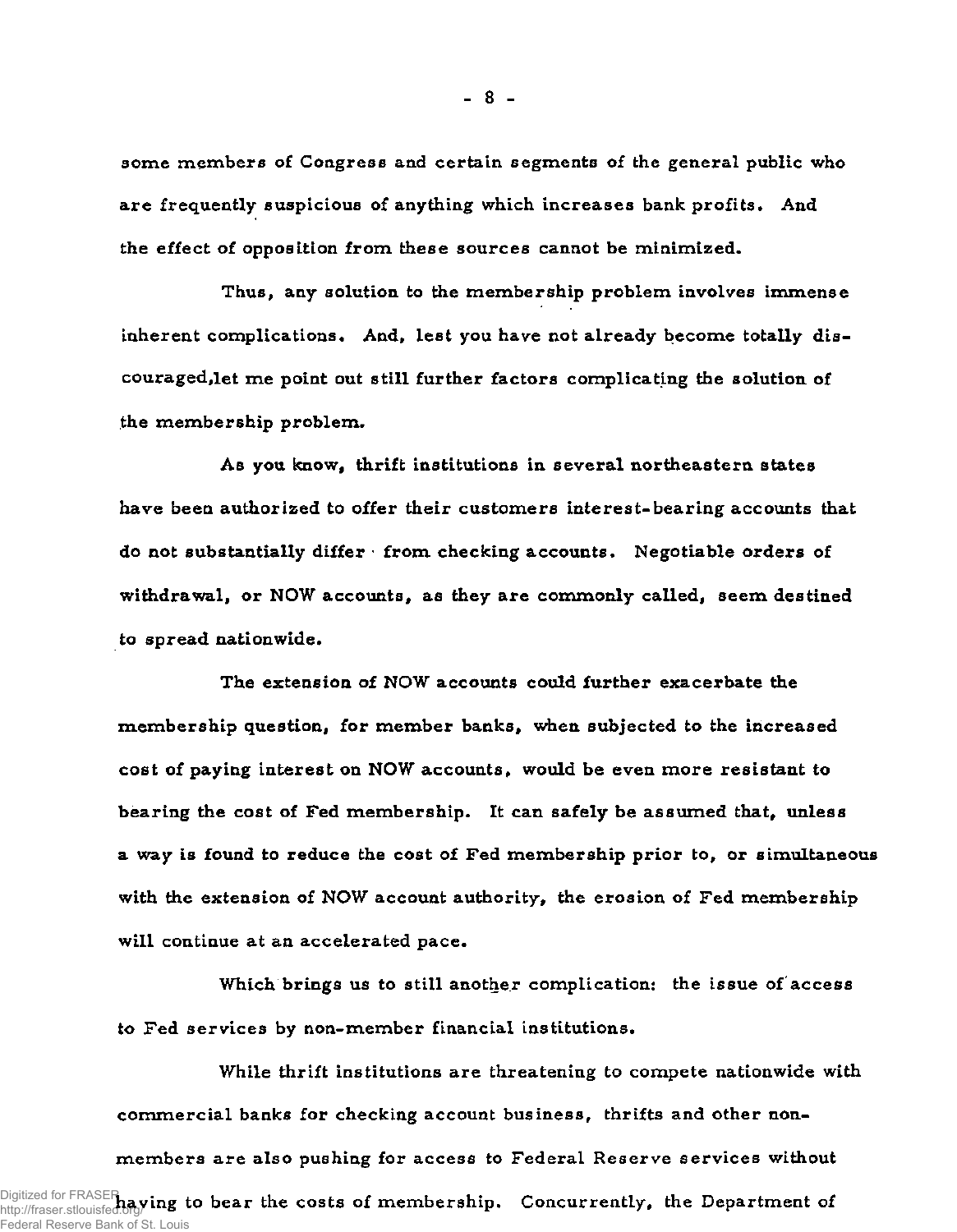**Justice is pressing the Federal Reserve System to provide its clearing and**  transfer services without discrimination on the basis of membership, and **to price these services in such a way as to permit competition from private**  firms that may want to offer similar services. Obviously, if present **membership requirements remain unchanged, and if all financial institutions, member or non-member alike, have access to Fed facilities and service s without being subjected to reserve requirements, the incentive for maintaining**  membership would be all but eliminated.

**All of these issues have a bearing on proposals for solutions. All**  are obstacles to an easy solution. The membership problem, which in itself **is complicated, becomes part of an extremely complex set of related issues,**  each of which affects many groups in many ways.

**The Board of Governors and the Reserve Banks have been working diligently to devise legislation to ease the membership problem. Hopefully, draft legislation will be forthcoming for consideration by** *Congress* **before too long. But any draft legislation is only a first step toward solving the membership problem. Any such proposals will be subjected to the legislative process, and along the way the many diverse interests involved--large banks, small banks, correspondent banks, member banks, non-member banks, thrift institutions, and public interest groups — almost certainly will want to**  be heard from.

Each of these groups has special interests. Each can be counted **on to express their own points of view vociferously\* A consensus may not come easily.**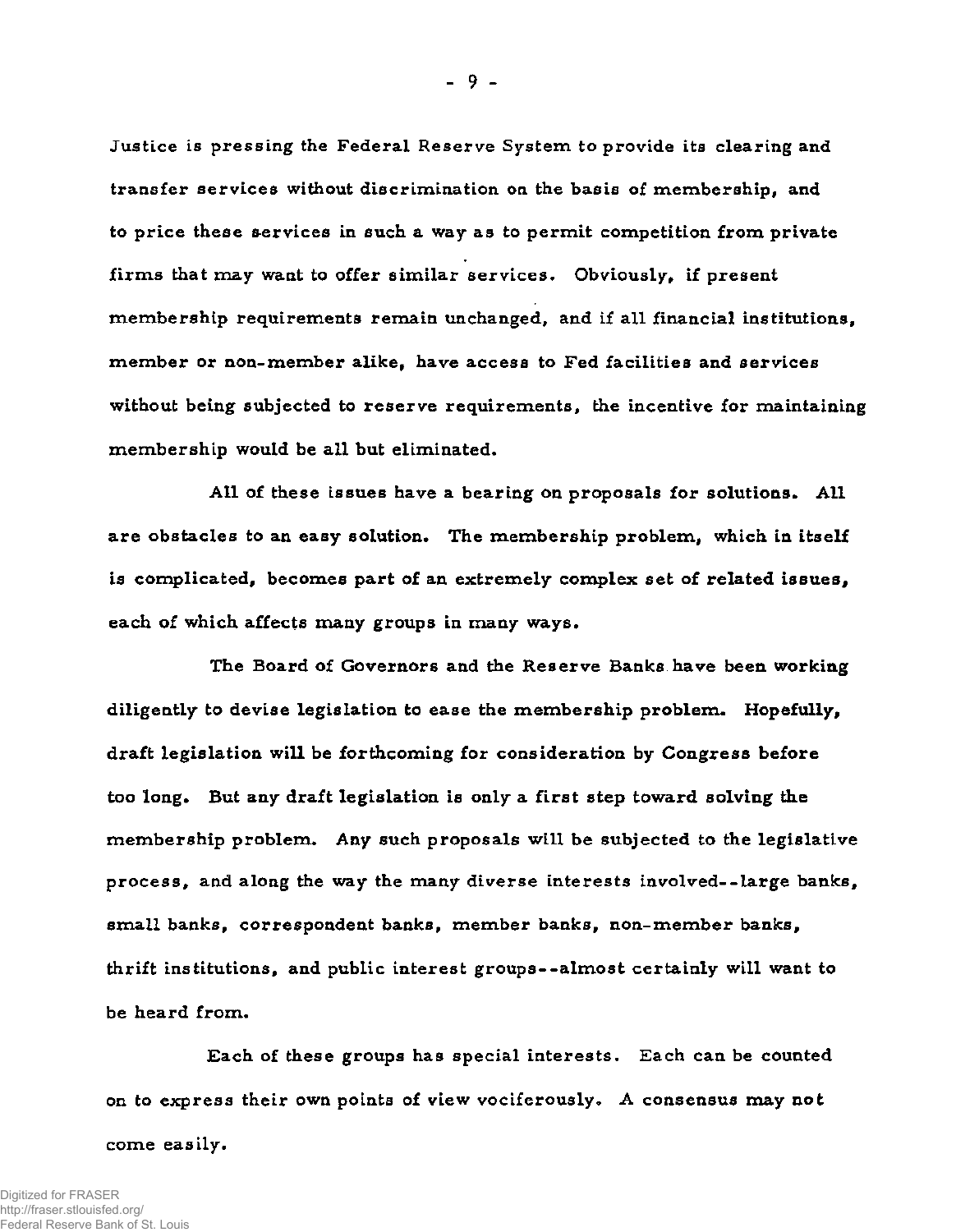**Yet, a solution must be found. The Federal Reserve System must maintain the strength necessary to defend its ability to effectively perform its functions. If the Federal Reserve, through erosion of its membership base, were to be weakened so as to lose its ever present traditional independence, we, as a nation, will be unable to maintain the economic strength which has provided the bulwark for our growth.and prosperity. If that were to happen, every financial institution and, in fact, every individual citizen of the United States would suffer the terrible consequences, just as the people of Great Britain today endure the harsh economic conditions that have stemmed to a large extent from the loss of independence of the Bank of England.** 

**So, I say, we must solve the Federal Reserve membership problem and I have absolutely no doubt that we will. But to do so will require a spirit of "give and take<sup>11</sup> and a willingness of all parties concerned to compromise a portion of their own interests for the good of all.** 

**The American free enterprise has elevated us from a weak nation at the time of the Revolution into the greatest agricultural and industrial power on earth. So successful is our system that we define poverty at an income level higher than the average income level of the world's second**  most powerful nation, the Soviet Union.

**I believe that we can maintain the economic progress we have made and build upon it. A strong Federal Reserve System is an essential element**